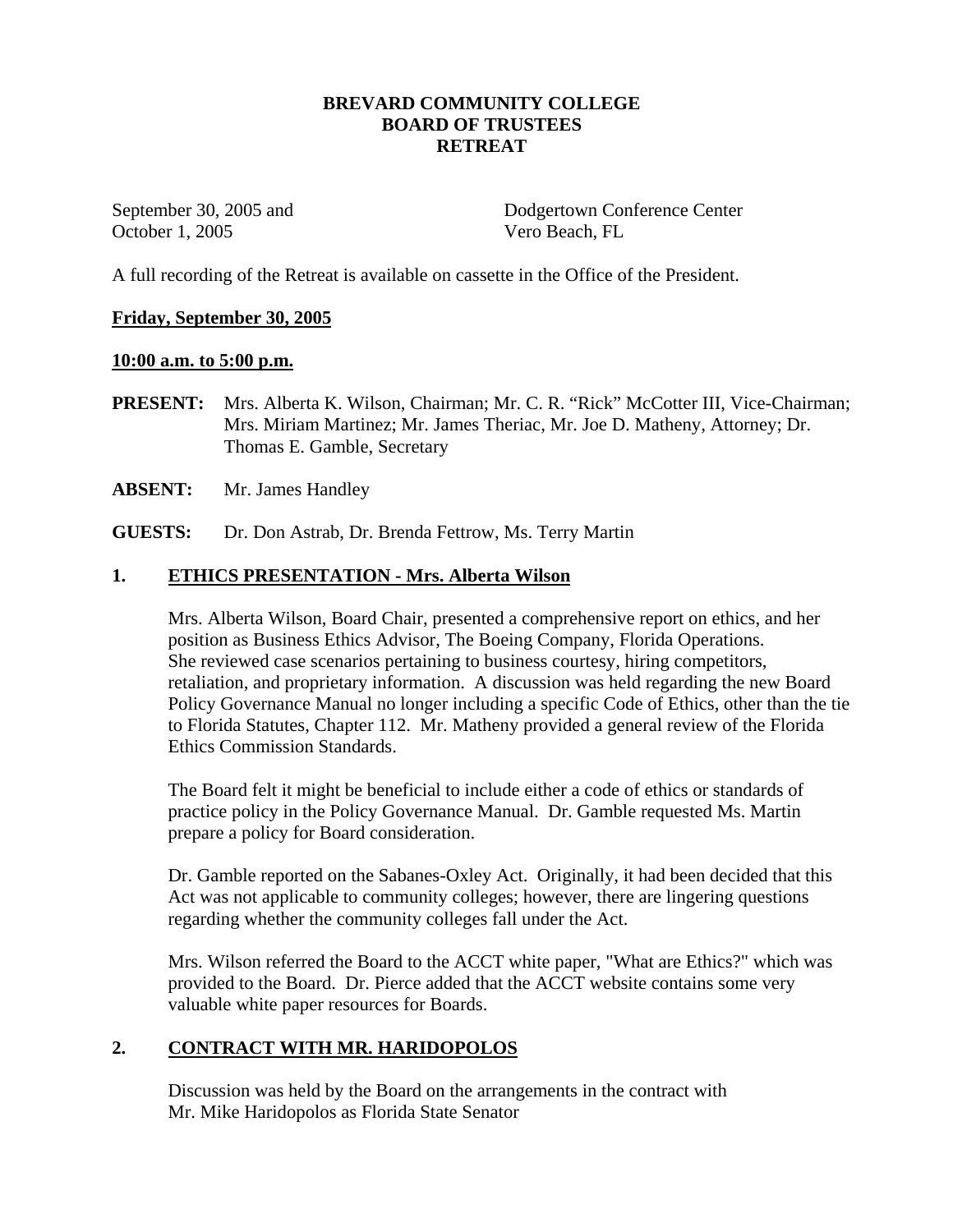Board of Trustees Retreat September 30 and October 1, 2005 Page -2-

> Mrs. Martinez recommended implementation of a process whereby accountability of time use would be more specific.

(Topic to be continued on Saturday.)

# **3. ROLE OF THE BOARD/20 ESSENTIAL QUESTIONS - Dr. David Pierce**

Dr. Pierce reported on his background and history in the community college system, including his service as the President and CEO with the American Association of Community Colleges.

Dr. Pierce discussed several cases within the community college system involving impropriety dealing with improper use of emails by Board members to gain consensus and improper use of Pell grant funds.

He reported on the role of the Board, which included:

- 1. Selecting and nurturing the President.
- 2. Support of the President.
- 3. Finding a way to validate the President.

Dr. Pierce recommended the Board be sure to question the President if they have questions in order to exercise their responsibility as a trustee. The Board's job is primarily policy making. If the college is framed properly, they have done a good job. Empowerment of the Board is as a whole, and not as a single person. The President should be held accountable for leadership and management of the college by putting strategies into place to ensure that he carries out the policies and directives.

Dr. Pierce suggested when the Board members are contacted by individuals in the community that to the degree they can, the individual should be turned back to the administration, unless there is a serious problem.

Dr. Pierce stressed the importance of the Board setting the tone to encourage a positive, innovative president. The Board should be positive and constructive. If a decision is made by the Board, speak as a Board and provide support. This means a Board member should never have public differences. The Board members will have different perspectives, but once a decision is made by the Board as a whole, the minority should rise above it and move forward.

Dr. Pierce reported the ACCT conference forums are good opportunities to see what other Boards are doing. He recommended also visiting other college campuses as the best form of professional development. In addition, the *Community College Week* and *Community College Times* publications contain good information.

Dr. Pierce suggested the Board and college coming to learn things from the community by inviting in selected people from the community for round table discussions.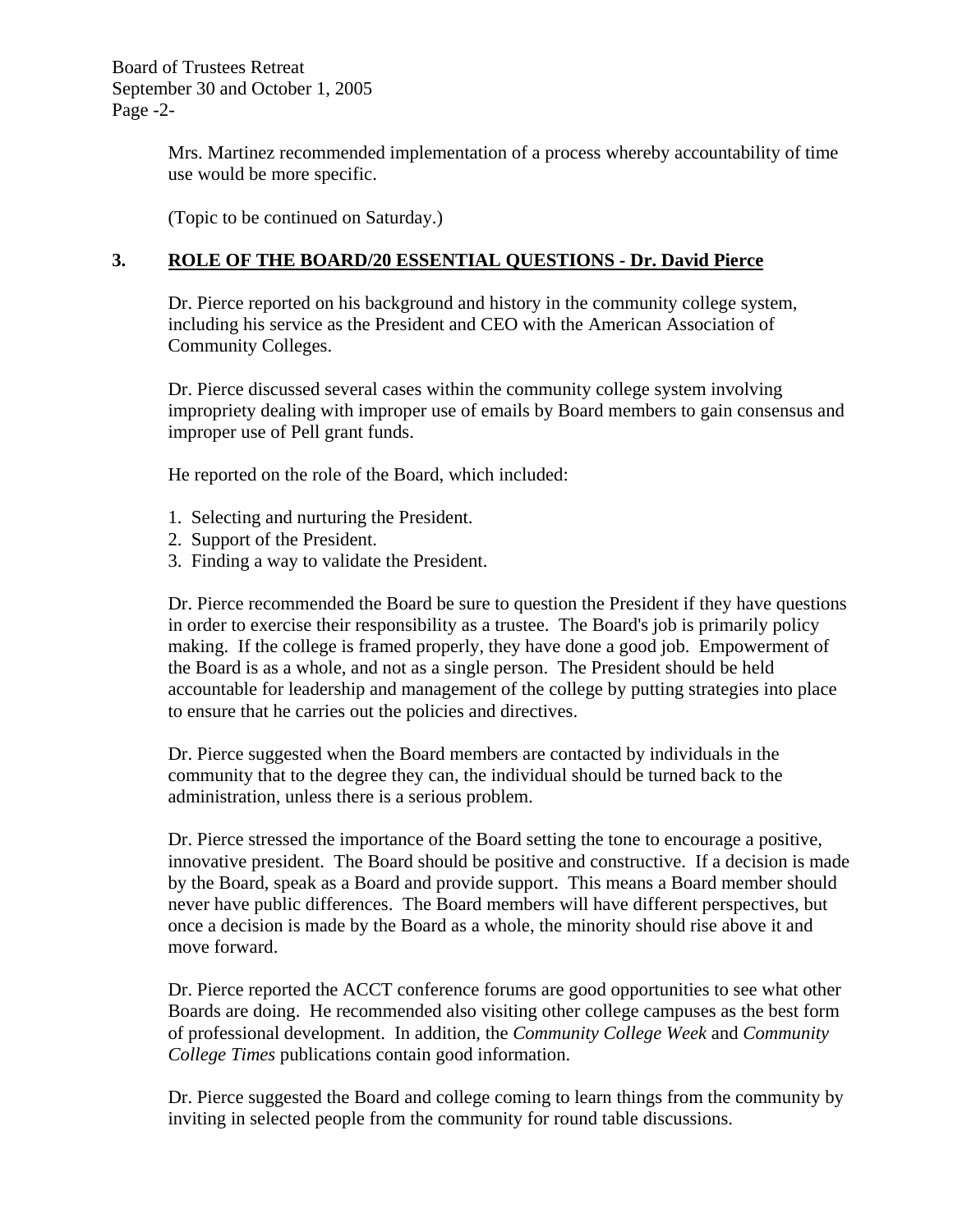Dr. Pierce provided verbal report on various higher education institutions throughout the nation including selection of the Board members and number of Board members.

Dr. Pierce reported he is the CEO of COMBASE, which stands for Community Based Learning. The organization offers good sources for creative ideas.

Dr. Pierce discussed that in order to get the most from attendance at national and regional conferences, preplanning should be done by the Board so that information can be brought back from the meetings to share.

Dr. Pierce indicated that surveys are an effective way to obtain input from the community. He cautioned the Trustees to keep a broad perspective on viewpoints.

Dr. Pierce recommended finding ways to honor individuals in the community such as providing an honorary associate's degree to individuals to help build bridges.

He reported the ACCT and AACC National Legislative Congress is held in February to provide communications on national issues, which is helpful knowledge.

Dr. Pierce asked how the college set strategic goals. Mrs. Martinez explained the Board objectives, which follow the Florida Board of Education Goals and how they are set.

Dr. Pierce shared information on how community colleges obtain funds for certifications. When new industry comes in, funds can be earmarked to be used for this service through tax increment financing for up to ten years.

Dr. Astrab mentioned the vocational centers, apprenticeship programs, aerospace technology and the nursing program as programs defined by industry.

Dr. Pierce reviewed the history of educational needs in the United States starting with before the Industrial Revolution. He asked the Board to consider what type of service will need to be offered by the community colleges for students in the future.

The Board discussed needs of the future including increased demand on the virtual campus and reducing the time span to earn a degree.

Dr. Pierce shared information on the shift in high school where students begin to work on their higher education degrees in the 11th and 12th grades. He reported schools in Utah have taken steps that mandate that students complete the associate's degree at the same time they graduate from high school.

Dr. Pierce discussed a focus on earning endorsed certificates confirming an individual is competent in specific skill and knowledge areas.

The meeting was adjourned at 5:00 p.m. to reconvene on Saturday at 9:00 a.m.

### **Saturday, October 1**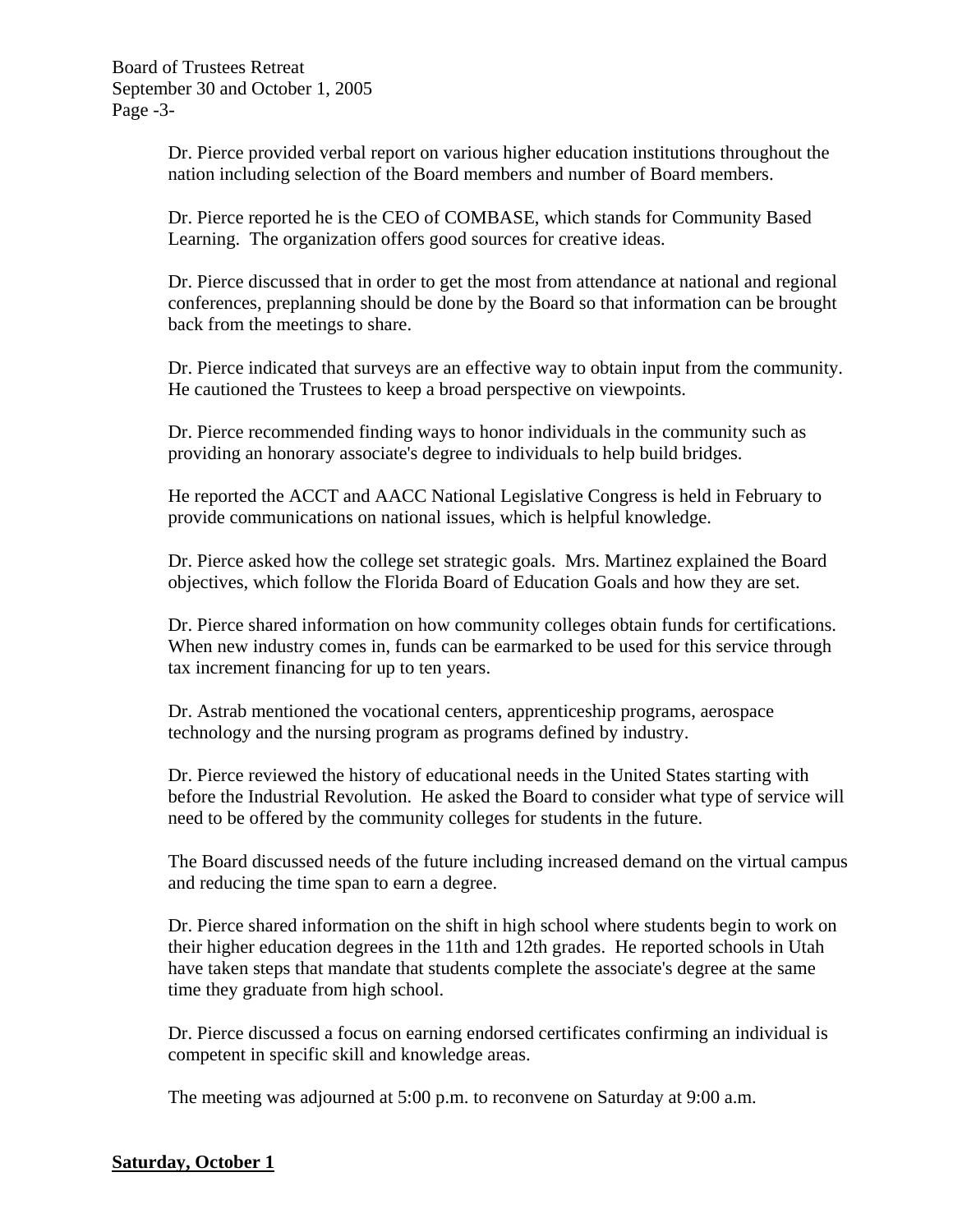#### **9:00 a.m. to Noon**

- **PRESENT:** Mrs. Alberta K. Wilson, Chairman; Mr. C. R. "Rick" McCotter III, Vice-Chairman; Mr. James W. Handley; Mrs. Miriam Martinez; Mr. Joe D. Matheny, Attorney; Dr. Thomas E. Gamble, Secretary
- **ABSENT:** Mr. James Theriac

**GUESTS:** Dr. Don Astrab, Dr. Brenda Fettrow, Ms. Terry Martin

# **4. CONTRACT WITH MR. HARIDOPOLOS** (Continued from Friday)

Discussion took place regarding the contract with Mr. Haridopolos. Mrs. Martinez suggested that in addition to reporting time, the report should include names, dates and places. She recommended charting the work by quarter with dates and who will be reviewing indicated.

After further discussion, it was decided that Mr. Handley will discuss the possibility with Mr. Haridopolos of taking an unpaid leave for the remaining  $2 \frac{1}{2}$  years of the current agreement. There would be no change in contract wording, but Mr. Haridopolos would be free from teaching responsibilities. The decision should be effective beginning with the spring 2006 term.

Mr. Matheny felt the current contract could remain in place as written; however, there would be no requirement for teaching.

### **5. BOARD OBJECTIVES**

Dr. Gamble reported BCC enrollment is down about 3%. This is likely due to high employment, low unemployment and is a state and national trend.

A Board discussion was held on the Board Performance Objectives and Targets for FY's 2005-08, used in the evaluation of the President's performance. (Addendum)

Objective #2 - Include specific dates and accountability figures.

Objective #7 - List evidence to be provided, i.e., preparation of Title 3 and preparation process.

Objectives #17 and #18 - Targets should be proportional to demographics.

Objectives #19 and #20 - Should show certificate and new programs. Include verbiage under target, i.e., Level 1 and 2 reviews.

Objective #23 - Include milestones, i.e., Melbourne entrance, etc. Should include other measurements such as preventative maintenance and satisfaction numbers. Second category should be labeled.

Objective #24 - Should include partnership with the School Board as well.

Objective #25 - Should show current return on investment and target.

Objective #26 - Suggested that can be measured at end of year on whether implementation has taken place.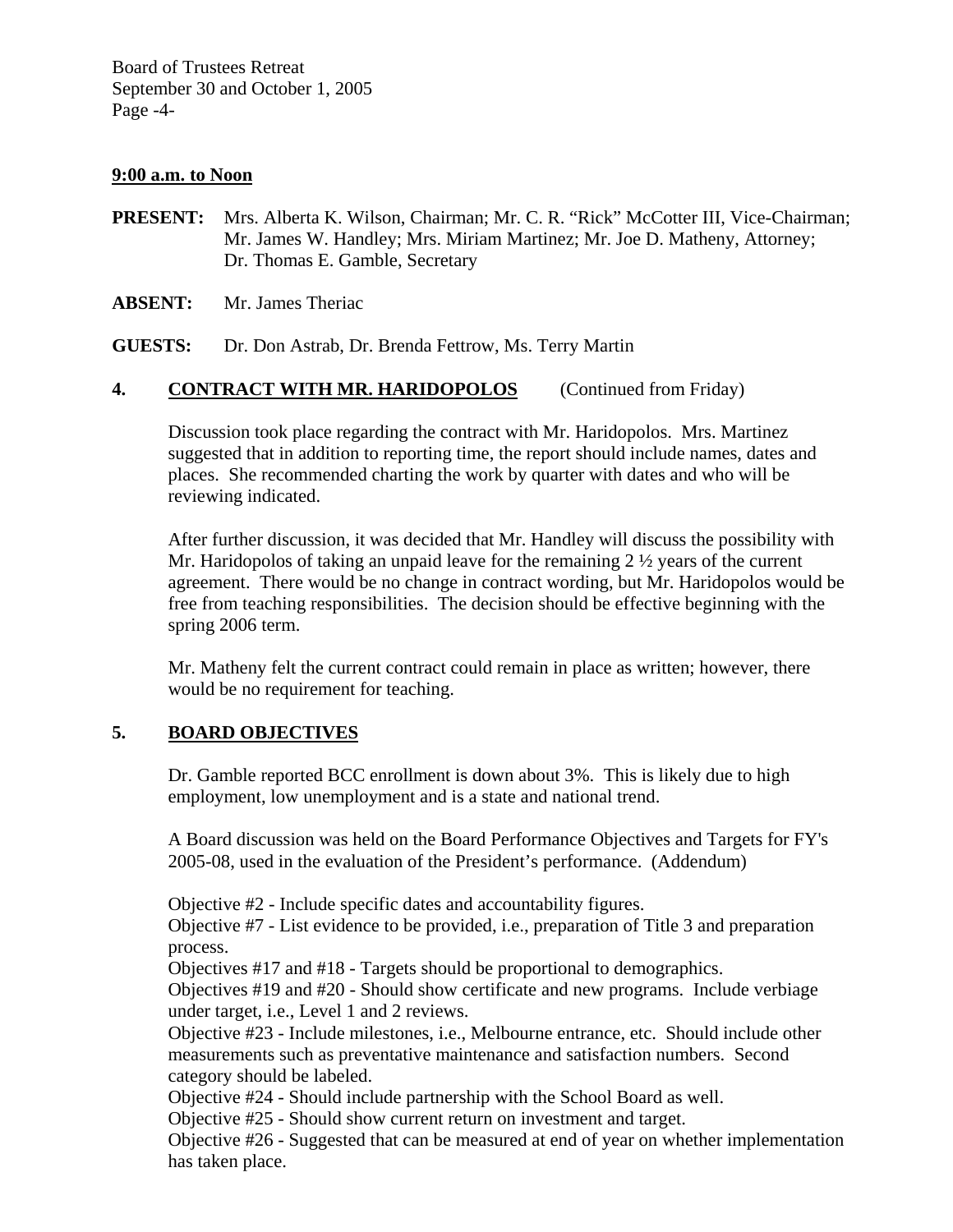There was Board consensus to adopt the Performance Objectives and Targets for FY's 2005-08 with modifications. Dr. Gamble indicated that he would bring the revised document to the Board for comment at the next Board meeting.

The Board requested a workshop meeting be scheduled for March or April to review objectives for the following fiscal year, 2006-2009.

It was requested that a mini retreat be scheduled each July, beginning next year, to review the Board Evaluation and President's Evaluation.

# **6. MONETARY AWARD FOR EMPLOYEES WITH IDEAS IMPLEMENTED FOR COST SAVINGS**

Dr. Gamble discussed that one of the Board members had asked to add discussion on having a monetary award established for employees whose ideas are implemented by the college, which result in a cost savings. The item was tabled until a future meeting.

# **7. DECLINING BY DEGREES DISCUSSION**

Discussion was held on the "Declining by Degrees" video. Mrs. Martinez suggested featuring a BCC professor who is innovative with ideas and new methods of teaching. The individual could be featured in a special S&PD newsletter. The goal would be to enter these practices in an instructional design data base that could be accessed by other instructors as a tool.

# **8. COMMUNITY COLLEGES - A REFERENCE HANDBOOK**

Dr. Gamble reported favorably on the textbook, *Community Colleges - A Reference Handbook.* Copies of the book were provided to the members of the Board.

### **9. PRESIDENT-BOARD COMMUNICATIONS**

There was general satisfaction expressed by Board members with the method, quantity and quality of communications from the President. Mr. Handley requested the Board meet in a workshop to discuss the President's evaluation on a yearly basis.

### **10. EXECUTIVE COMPENSATION ARRANGEMENTS**

A discussion was held on possible executive compensations provided to attract and retain college executives. Dr. Pierce shared information pertaining to compensation packages which can include use of a car, housing or allowance, and deferred compensation.

Mrs. Martinez requested a future workshop be conducted on programs available to executives in the community college sector.